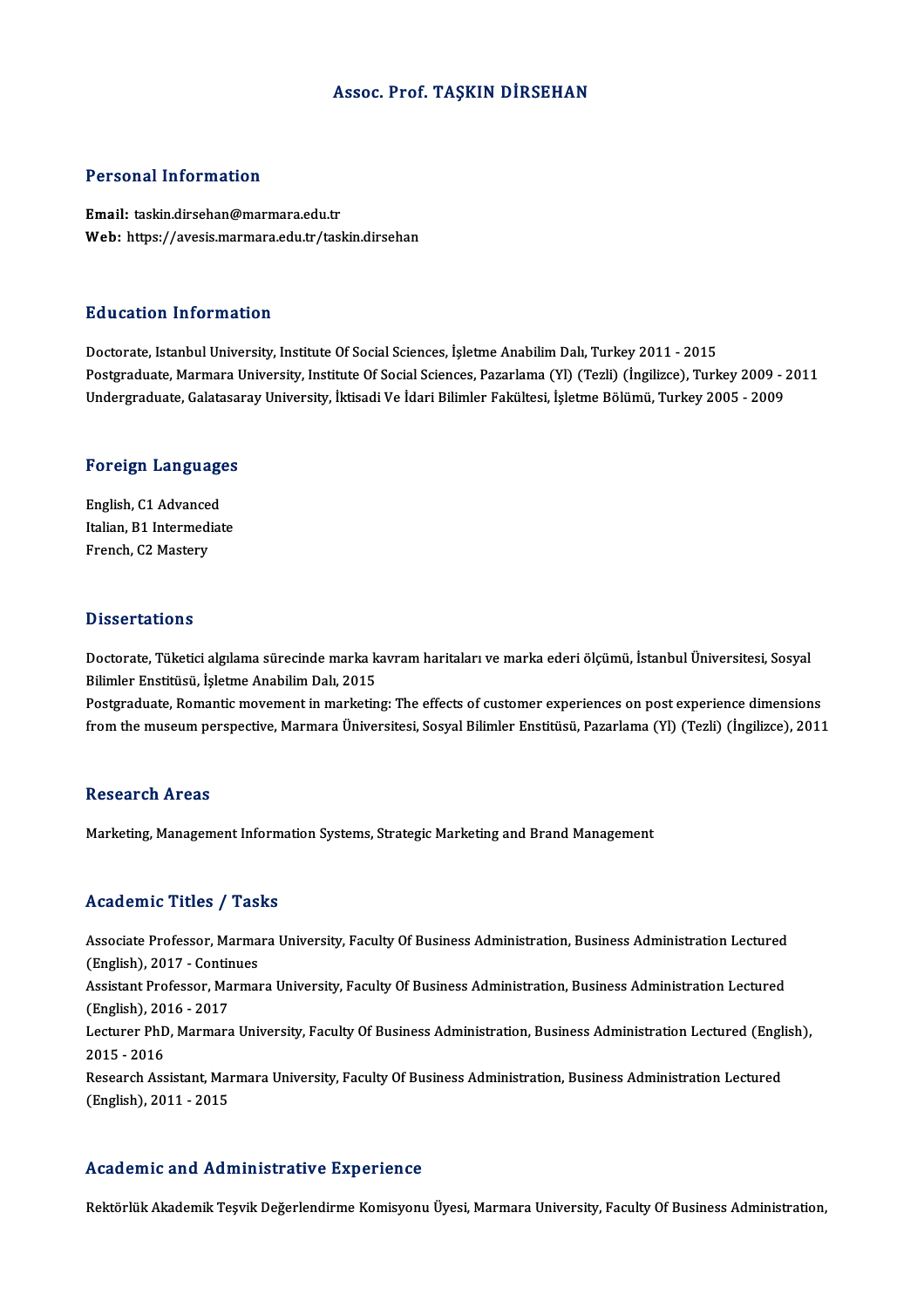BusinessAdministration,2019 -Continues

Business Administration, 2019 - Continues<br>Marmara University, Faculty of Business Administration, Business Administration, 2017 - Continues<br>Bölüm Alsdemik Teavils Değerlendirme Kemisyeny Baskanı Marmara University, Faculty Bölüm Akademik Teşvik Değerlendirme Komisyonu Başkanı, Marmara University, Faculty of Business Administration,<br>Business Administration, 2019 - 2019 Marmara University, Faculty of Busine<br>Bölüm Akademik Teşvik Değerlendirm<br>Business Administration, 2019 - 2019

### Courses

**Courses**<br>Marketing Research Project, Undergraduate, 2015 - 2016, 2016 - 2017, 2017 - 2018, 2018 - 2019, 2019 - 2020, 2020 -<br>2021 Codi<br>Marke<br>2021 Marketing Research Project, Undergraduate<br>2021<br>Çağdaş Pazarlama, Doctorate, 2020 - 2021<br>Marketing Anakutes, Bostareduate, 2020 2021<br>Çağdaş Pazarlama, Doctorate, 2020 - 2021<br>Marketing Analytics, Postgraduate, 2020 - 2021 Çağdaş Pazarlama, Doctorate, 2020 - 2021<br>Marketing Analytics, Postgraduate, 2020 - 2021<br>Seminer, Postgraduate, 2017 - 2018, 2018 - 2019, 2019 - 2020, 2020 - 2021<br>Statistical Data Analysis, Rostgraduate, 2020, 2021 Marketing Analytics, Postgraduate, 2020 - 2021<br>Seminer, Postgraduate, 2017 - 2018, 2018 - 2019, 20<br>Statistical Data Analysis, Postgraduate, 2020 - 2021<br>Seminer, Postgraduate, 2015 - 2016, 2016, 2017, 20 Seminer, Postgraduate, 2017 - 2018, 2018 - 2019, 2019 - 2020, 2020 - 2021<br>Statistical Data Analysis, Postgraduate, 2020 - 2021<br>Seminar, Postgraduate, 2015 - 2016, 2016 - 2017, 2017 - 2018, 2018 - 2019, 2019 - 2020, 2020 - Statistical Data Analysis, Postgraduate, 2020 - 2021<br>Seminar, Postgraduate, 2015 - 2016, 2016 - 2017, 2017 - 2018, 2018<br>Marketing Management-II, Undergraduate, 2019 - 2020, 2020 - 2021<br>Marketing Besearsh, Bostgraduate, 201 Seminar, Postgraduate, 2015 - 2016, 2016 - 2017, 2017 - 2018<br>Marketing Management-II, Undergraduate, 2019 - 2020, 2020<br>Marketing Research, Postgraduate, 2019 - 2020, 2020 - 2021<br>Clabel Bararlarde Bakabet Analizi, Bostgradu Marketing Management-II, Undergraduate, 2019 - 2020, 2020 - 2021<br>Marketing Research, Postgraduate, 2019 - 2020, 2020 - 2021<br>Global Pazarlarda Rekabet Analizi, Postgraduate, 2019 - 2020, 2020 - 2021<br>Dijital ve Soaval Madyn, Marketing Research, Postgraduate, 2019 - 2020,<br>Global Pazarlarda Rekabet Analizi, Postgraduate<br>Dijital ve Sosyal Medya, Doctorate, 2020 - 2021<br>Sosyal Medya ve Dijital Bazarlama, Bostaraduate Global Pazarlarda Rekabet Analizi, Postgraduate, 2019 - 2020, 2020 - 2021<br>Dijital ve Sosyal Medya, Doctorate, 2020 - 2021<br>Sosyal Medya ve Dijital Pazarlama, Postgraduate, 2017 - 2018, 2018 - 2019, 2019 - 2020, 2020 - 2021<br> Dijital ve Sosyal Medya, Doctorate, 2020 - 2021<br>Sosyal Medya ve Dijital Pazarlama, Postgraduate, 2017 - 2018, 2018 -<br>Special Topics in Marketing Management, Postgraduate, 2020 - 2021<br>Topics in Marketing, Postgraduate, 2020 Sosyal Medya ve Dijital Pazarlama, Postgraduate<br>Special Topics in Marketing Management, Postgr<br>Topics in Marketing, Postgraduate, 2020 - 2021<br>Clabel Pagarlanda Marka Vänetimi, Bostgraduate Special Topics in Marketing Management, Postgraduate, 2020 - 2021<br>Topics in Marketing, Postgraduate, 2020 - 2021<br>Global Pazarlarda Marka Yönetimi, Postgraduate, 2016 - 2017, 2017 - 2018, 2018 - 2019, 2019 - 2020, 2020 - 20 Topics in Marketing, Postgraduate, 2020 - 2021<br>Global Pazarlarda Marka Yönetimi, Postgraduate, 2016 - 2017, 2017 - 2018, 2018 - 2019, 2019 - 2020, 2020 - 2021<br>Marketing Research, Undergraduate, 2015 - 2016, 2016 - 2017, 20 Global Pazarlarda Marka Yönetimi, Postgraduate, 2016 - 2017, 2017 - 2018, 2018 - 2019, 2019 - 2020, 2<br>Marketing Research, Undergraduate, 2015 - 2016, 2016 - 2017, 2017 - 2018, 2018 - 2019, 2019 - 2020, 2<br>Research in Market Marketing Research, Undergraduate, 2015 - 2016, 2016 - 2017, 2017 - 2018, 2018 - 2019, 2019 - 2020, 2020 - 2021<br>Research in Marketing, Postgraduate, 2016 - 2017, 2017 - 2018, 2018 - 2019, 2019 - 2020, 2020 - 2021<br>Fundament Research in Marketing, Postgraduate, 2016 - 2017, 2017 - 2018, 2018 - 2019, 2019 - 2020, 2020 - 2021<br>Fundamentals of Management Information Systems, Postgraduate, 2016 - 2017, 2017 - 2018, 2018 - 20<br>2020 - 2021<br>Introductio Fundamentals of Management Information Systems, Pos<br>2020 - 2021<br>Introduction to Marketing, Undergraduate, 2018 - 2019<br>Management Information Systems, Undergraduate, 2014 2020 - 2021<br>Introduction to Marketing, Undergraduate, 2018 - 2019<br>Management Information Systems, Undergraduate, 2014 - 2015, 2015 - 2016, 2016 - 2017, 2017 - 2018, 2018 - 2019, Introduction<br>Management<br>2019 - 2020<br>Information i Management Information Systems, Undergraduate, 2014 - 201<br>2019 - 2020<br>Information Systems in Marketing, Postgraduate, 2019 - 2020<br>Pessarsh Mathods and Ethiss, Postgraduate, 2017 - 2019 2019 - 2020<br>Information Systems in Marketing, Postgraduate, 2019 - 2<br>Research Methods and Ethics, Postgraduate, 2017 - 2018<br>Marketing Desision Meking, Undergraduate, 2015 - 2016 Information Systems in Marketing, Postgraduate, 2019 - 2020<br>Research Methods and Ethics, Postgraduate, 2017 - 2018<br>Marketing Decision Making, Undergraduate, 2015 - 2016, 2016 - 2017, 2017 - 2018<br>Heelth Marketing, Undergrad Research Methods and Ethics, Postgraduate, 20<br>Marketing Decision Making, Undergraduate, 201<br>Health Marketing, Undergraduate, 2017 - 2018<br>Managamant in Health Sawises, Undergraduate Marketing Decision Making, Undergraduate, 2015 - 2016, 201<br>Health Marketing, Undergraduate, 2017 - 2018<br>Management in Health Services, Undergraduate, 2017 - 2018<br>Vision in Marketing, Restanduate, 2015, 2016, 2017, 2019 Health Marketing, Undergraduate, 2017 - 2018<br>Management in Health Services, Undergraduate, 2017 - 2018<br>Vision in Marketing, Postgraduate, 2015 - 2016, 2017 - 2018<br>Internal Marketing, Postgraduate, 2016 - 2017 Management in Health Services, Undergraduate<br>Vision in Marketing, Postgraduate, 2015 - 2016<br>Internal Marketing, Postgraduate, 2016 - 2017<br>Marketing Management L Undergraduate, 2014 Vision in Marketing, Postgraduate, 2015 - 2016, 2017 - 2018<br>Internal Marketing, Postgraduate, 2016 - 2017<br>Marketing Management-I, Undergraduate, 2014 - 2015 Production Management, Postgraduate, 2015 - 2016

### Advising Theses

Advising Theses<br>Dirsehan T., İŞ TATMİNİ VE ÇALIŞAN BAĞLILIĞINA YÖNELİK KURUMSAL SOSYAL AĞLARIN İNCELENMESİ, Postgraduate,<br>QAKIN(Student), 2022 Navising Theses<br>Dirsehan T., İŞ TATMİNİ<br>O.AKIN(Student), 2022<br>Dirsehan T. Evemining t Dirsehan T., İŞ TATMİNİ VE ÇALIŞAN BAĞLILIĞINA YÖNELİK KURUMSAL SOSYAL AĞLARIN İNCELENMESİ, Postg<br>O.AKIN(Student), 2022<br>Dirsehan T., Examining the factors leading to the use of e-scooters in the context of micromobility, P

O.AKIN(Student), 2022<br>Dirsehan T., Examining th<br>M.MERT(Student), 2022<br>Dirseban T. Video suur Dirsehan T., Examining the factors leading to the use of e-scooters in the context of micromobility, Postgraduate,<br>M.MERT(Student), 2022<br>Dirsehan T., Video oyun dünyasındaki paketlerin lüks algısının incelenmesi, Postgradu

M.MERT(Student), 2022<br>Dirsehan T., Video oyun dünyasındaki paketlerin lüks algısının incelenmesi, Postgraduate, B.FAZLIOĞLU(Student<br>Dirsehan T., THE ROLE OF USER SATISFACTION IN CONTINUANCE INTENTION TO USE CHATBOTS WITHIN Dirsehan T., Video oyun dünyasındaki paketlerin lüks algısının incelenmesi, Postgra<br>Dirsehan T., THE ROLE OF USER SATISFACTION IN CONTINUANCE INTENTION TO L<br>TECHNOLOGY ACCEPTANCE MODEL(TAM), Postgraduate, H.BADR(Student), Dirsehan T., THE ROLE OF USER SATISFACTION IN CONTINUANCE INTENTION TO USE CHATBOTS WITHIN THE<br>TECHNOLOGY ACCEPTANCE MODEL(TAM), Postgraduate, H.BADR(Student), 2021<br>Dirsehan T., ONE CARD TO RULE THEM ALL: DO CONSUMERS ACCE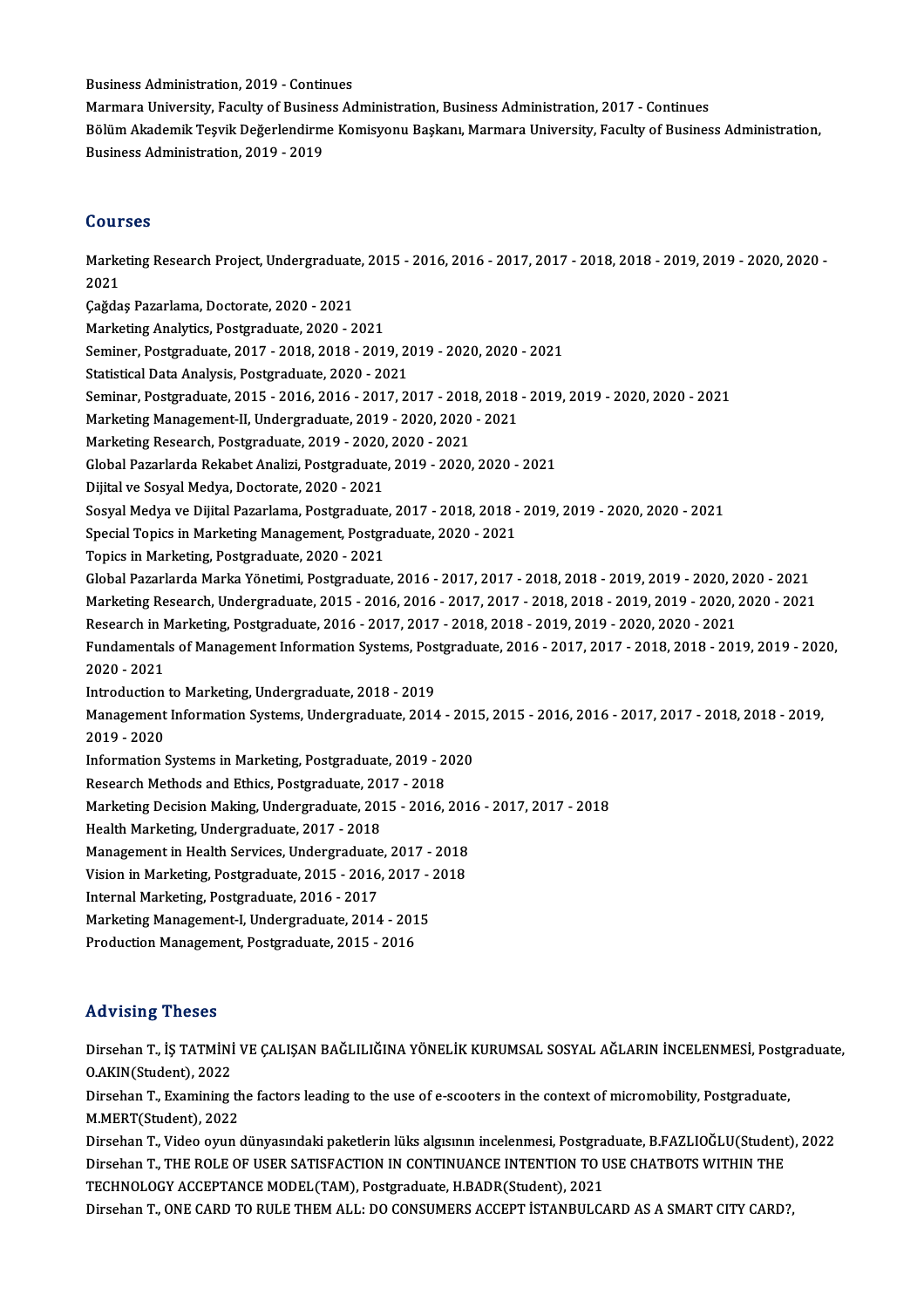Postgraduate,Ö.HURMACI(Student),2021

Postgraduate, Ö.HURMACI(Student), 2021<br>Dirsehan T., Behavioral consequences of exposure to infodemic by influencers, Postgraduate, E.ÜNALMIŞ(Student), Postgi<br>Dirsel<br>2021<br>Dirsel Dirsehan T., Behavioral consequences of exposure to infodemic by influencers, Postgraduate, E.ÜNALMIŞ(Student<br>2021<br>Dirsehan T., Extending the technology acceptance model in understanding the outcomes of food ordering mobil

2021<br>Dirsehan T., Extending the technology acceptance model in understanding the outcomes of food ordering mobile<br>application usage, Postgraduate, E.CANKAT(Student), 2020 Dirsehan T., Extending the technology acceptance model in understanding the outcomes of food ordering mobile<br>application usage, Postgraduate, E.CANKAT(Student), 2020<br>Dirsehan T., Endüstri 4.0 Sürecinde Dijital Dönüşüm ve S

application usage, Postgraduate, E.CANKAT(Student), 2020<br>Dirsehan T., Endüstri 4.0 Sürecinde Dijital Dönüşüm ve Sosyoekonomik Yansımalar<br>Dönüşümü: Disiplinlerarası Bir Yaklaşım, Postgraduate, E.DEMİRCİ(Student), 2019<br>Dirse Dirsehan T., Endüstri 4.0 Sürecinde Dijital Dönüşüm ve Sosyoekonomik Yansımalar Bağlamında İnsan Kaynaklarının<br>Dönüşümü: Disiplinlerarası Bir Yaklaşım, Postgraduate, E.DEMİRCİ(Student), 2019<br>Dirsehan T., The role of custom

Dönüşümü: Disiplinlerarası Bir Yaklaşım, Postgraduate, E.DEMİRCİ(Student), 2019<br>Dirsehan T., The role of customer experiences and lifestyles in post purchase behavior of smartphone users among<br>university students, Postgrad Dirsehan T., The role of customer experiences and lifestyles in post purchase behavior of smartphone users among<br>university students, Postgraduate, Ö.ALTINOĞLU(Student), 2019<br>Dirsehan T., Consumer Acceptance of Autonomous

university students, Postgraduate, Ö./<br>Dirsehan T., Consumer Acceptance of<br>Postgraduate, C.CAN(Student), 2019<br>DiRSEHAN T. Hears mativation to tak Dirsehan T., Consumer Acceptance of Autonomous Vehicles: A Proposition to Extend The Technology Acceptance Model,<br>Postgraduate, C.CAN(Student), 2019<br>DIRSEHAN T., Users motivation to take part in the sharing economy in Turk

Postgraduate, C.CAN(Student), 2019<br>DİRSEHAN T., Users motivation to take part in the sharing economy in Turkey: A chaperone to sustainable consumption,<br>Postgraduate, K.M(Student), 2017

## Articles Published in Journals That Entered SCI, SSCI and AHCI Indexes

- rticles Published in Journals That Entered SCI, SSCI and AHCI Indexes<br>I. Role of mobile food-ordering applications in developing restaurants' brand satisfaction and loyalty<br>in the pandemic period Role of mobile food-ord<br>in the pandemic period<br>DinseuAN T. Conkrt E Role of mobile food-<br>in the pandemic peric<br>DİRSEHAN T., Cankat E.<br>JOUPNAL OF PETALLIN in the pandemic period<br>DİRSEHAN T., Cankat E.<br>JOURNAL OF RETAILING AND CONSUMER SERVICES, vol.62, 2021 (Journal Indexed in SSCI)<br>Examination of trust and sustainability senserns in autonomeus vobisle adontion DIRSEHAN T., Cankat E.<br>JOURNAL OF RETAILING AND CONSUMER SERVICES, vol.62, 2021 (Journal Indexed in SSCI)<br>II. Examination of trust and sustainability concerns in autonomous vehicle adoption<br>DIRSEHAN T. Can C.
- **JOURNAL OF RETAIL<br>Examination of tru<br>DİRSEHAN T., Can C.<br>TECHNOLOCY IN SOC** Examination of trust and sustainability concerns in autono<br>DIRSEHAN T., Can C.<br>TECHNOLOGY IN SOCIETY, vol.63, 2020 (Journal Indexed in SSCI)<br>Measuring brand image using a segnitive approach: Benne TECHNOLOGY IN SOCIETY, vol.63, 2020 (Journal Indexed in SSCI)

DIRSEHAN T., Can C.<br>TECHNOLOGY IN SOCIETY, vol.63, 2020 (Journal Indexed in SSCI)<br>III. Measuring brand image using a cognitive approach: Representing brands as a network in the<br>Turkish airline industry DİRSEHANT.,Kurtulus S. JOURNAL OF AIR TRANSPORT MANAGEMENT, vol.67, pp.85-93, 2018 (Journal Indexed in SSCI)

### Articles Published in Other Journals

rticles Published in Other Journals<br>I. Analysis of a Blockchain-based website using the technology acceptance model: the case of Save<br>Ideas Ideas<br>DİRSEHAN T. Analysis of a<br>Ideas<br>DİRSEHAN T.<br>International

Ideas<br>DİRSEHAN T.<br>International Journal of Diplomacy and Economy, vol.6, no.1, pp.17-25, 2020 (Refereed Journals of Other<br>Institutions) DİRSEHAN T<br>International<br>Institutions)<br>Exploring C International Journal of Diplomacy and Economy, vol.6, no.1, pp.17-25, 2020 (Refereed Journals of O<br>Institutions)<br>II. Exploring Cultural Differences in Hospitality Sector Competitiveness via Online Big Data<br>Dipseuant T KÖS

Institutions)<br><mark>Exploring Cultural Differences in Hospitalit</mark><br>DİRSEHAN T., KÖSE N., ERÇEVİK E. E. , CEYLAN S.<br>Marmara Business Beview, vol 2, nn 71, 92, 2017 Exploring Cultural Differences in Hospitality Sector Competitiveness via Online<br>DiRSEHAN T., KÖSE N., ERÇEVİK E. E. , CEYLAN S.<br>Marmara Business Review, vol.2, pp.71-82, 2017 (Refereed Journals of Other Institutions)<br>Explo

- DIRSEHAN T., KÖSE N., ERÇEVIK E. E. , CEYLAN S.<br>Marmara Business Review, vol.2, pp.71-82, 2017 (Refereed Journals of Other I<br>III. Exploring competitive gaps to create a "Turkish" local search engine<br>DiREHAN T. III UTAN M. Marmara Business Review, vol.2, pp.71-82<br>Exploring competitive gaps to create<br>DİRSEHAN T., ULUTAN M., KARABACAK A.<br>Besearsh Journal of Business and Manage Exploring competitive gaps to create a "Turkish" local search engine<br>DİRSEHAN T., ULUTAN M., KARABACAK A.<br>Research Journal of Business and Management, vol.4, pp.185-193, 2017 (Refereed Journals of Other Institutions)<br>An Em DIRSEHAN T., ULUTAN M., KARABACAK A.<br>Research Journal of Business and Management, vol.4, pp.185-193, 2017 (Refereed Journals of Other Institution<br>IV. An Empirical Investigation into The Determinants of Various Social Netwo
- Research Journal of Busines<br>An Empirical Investigatio<br>Generation Y Consumers<br>CORANOČIJI E D<sup>inceu</sup>AN 1 IV. An Empirical Investigation into The Determinants of Various Social Networking Sites Used By<br>Generation Y Consumers<br>COBANOĞLU E., DİRSEHAN T.

Generation Y Consumers<br>ÇOBANOĞLU E., DİRSEHAN T.<br>ÖNERİ: Marmara Üniversitesi Sosyal Bilimler Enstitüsü Hakemli Dergisi, vol.12, pp.85-109, 2017 (Refereed ÇOBANOĞLU E., DİRSEHAN T.<br>ÖNERİ: Marmara Üniversitesi S<br>Journals of Other Institutions)<br>Euplering legal ve glabal bı ÖNERİ: Marmara Üniversitesi Sosyal Bilimler Enstitüsü Hakemli Dergisi, vol.12, pp.85-109, 2017 (Refe<br>Journals of Other Institutions)<br>V. Exploring local vs global brand associations in an emerging market using BCM technique

Journals of Other Institutions)<br>Exploring local vs global bra<br>Eren-Erdogmus I., DİRSEHAN T.<br>OUALITATIVE MARKET RESEAR Exploring local vs global brand associations in an emerging market using BCM te<br>Eren-Erdogmus I., DİRSEHAN T.<br>QUALITATIVE MARKET RESEARCH, vol.20, no.3, pp.266-288, 2017 (Journal Indexed in ESCI)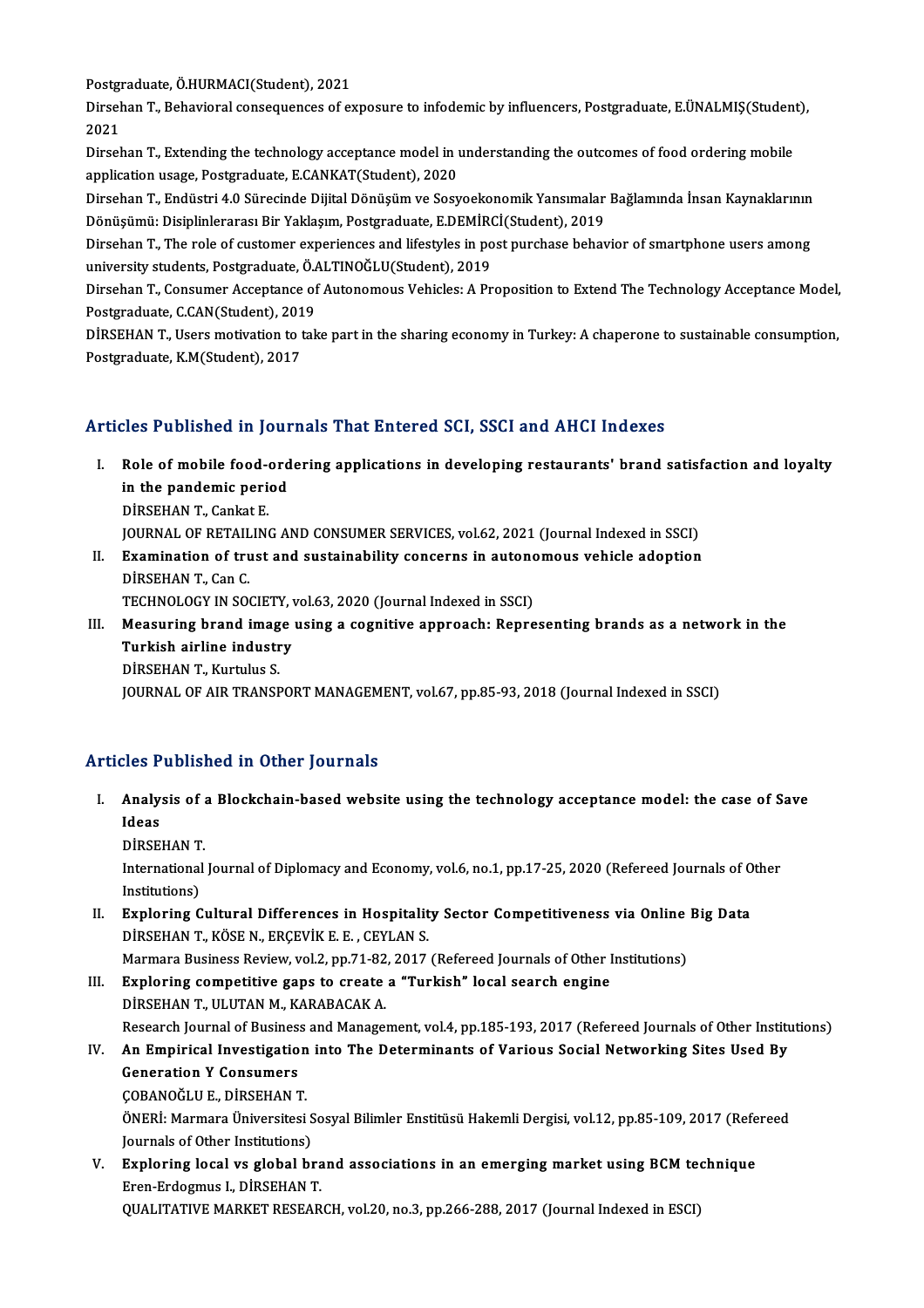VI. Endüstri 4.0a Göre Gelişen Sağlık Sektörü Endüstri 4.0<br>DİRSEHAN T.<br>Haward Busi DİRSEHAN T.<br>Harvard Business Review Türkiye, 2017 (National Non-Refereed Journal) DİRSEHAN T.<br>Harvard Business Review Türkiye, 2017 (National Non-Refereed Journal)<br>VII. Y kuşağında tüketiciler tarafından kullanılan çeşitli sosyal ağ sitelerinin (sas) belirleyicilerine<br>vönelik empirik bir inceleme Harvard Business Review Türkiy<br>Y kuşağında tüketiciler tarafı<br>yönelik ampirik bir inceleme<br>COBANOČLUE DİRSEHAN T Y kuşağında tüketiciler tar<br>yönelik ampirik bir inceler<br>ÇOBANOĞLUE., DİRSEHANT.<br>Öneri pp 95,109,2017 (Other yönelik ampirik bir inceleme<br>ÇOBANOĞLU E., DİRSEHAN T.<br>Öneri, pp.85-109, 2017 (Other Refereed National Journals)<br>Fge States in Brand Consumer Transastions COBANOĞLU E., DİRSEHAN T.<br>Öneri, pp.85-109, 2017 (Other Refereed National J<br>VIII. Ego States in Brand Consumer Transactions<br>KURTULUS S., DİRSEHAN T. Öneri, pp.85-109, 2017 (Oth<br>Ego States in Brand Cons<br>KURTULUŞ S., DİRSEHAN T.<br>Marmara Üniversitesi İktisa Ego States in Brand Consumer Transactions<br>KURTULUŞ S., DİRSEHAN T.<br>Marmara Üniversitesi İktisadi ve İdari Bilimler Dergisi, vol.38, pp.211-228, 2016 (Refereed Journals of Other<br>Institutione) KURTULUŞ S<br>Marmara Üni<br>Institutions)<br>Socual İnov Marmara Üniversitesi İktisadi ve İdari Bilimler Dergisi, vol.38, pp.211-228, 2016 (Refereed Journals of Other<br>Institutions)<br>IX. Sosyal İnovasyon İle Sakin Şehirlerarasındaki İlişkinin Sosyal Girişim ci ler Boyutu İle İncel Institutions)<br>IX. Sosyal İnovasyon İle Sakin Şehirlerarasındaki İlişkinin Sosyal Girişim ci ler Boyutu İle İncelenmesi<br>Seferihisar Örneği KAZANÇOĞLUİ.,DİRSEHANT. Seferihisar Örneği<br>KAZANÇOĞLU İ., DİRSEHAN T.<br>Ege Stratejik Araştırmalar Dergisi, vol.7, pp.135-161, 2016 (Other Refereed National Journals)<br>Classifying Countries Assording to Their Eunest Competitiveness The Position of T KAZANÇOĞLU İ., DİRSEHAN T.<br>Ege Stratejik Araştırmalar Dergisi, vol.7, pp.135-161, 2016 (Other Refereed National Journals)<br>X. Classifying Countries According to Their Export Competitiveness The Position of Turkey as an<br> Ege Stratejik Araştırmı<br>Classifying Countrie<br>Emerging Economy<br>DinsEHAN T Classifying<br>Emerging Ec<br>DİRSEHAN T.<br>Online Acades Emerging Economy<br>DİRSEHAN T.<br>Online Academic Journal of Information Technology, vol.6, pp.71-94, 2015 (Refereed Journals of Other<br>Institutione) DIRSEHAN T<br>Online Acade<br>Institutions)<br>Cose Cala n Online Academic Journal of Information Technology, vol.6, pp.71-94, 2015 (Refereed Jour<br>Institutions)<br>XI. Coca Cola nın Uluslararası Pazarlama Stratejilerine Yönelik Bir Yazın Taraması<br>Dipseuan T Institutions)<br>XI. Coca Cola nın Uluslararası Pazarlama Stratejilerine Yönelik Bir Yazın Taraması<br>DİRSEHAN T. Coca Cola nın Uluslararası Pazarlama Stratejilerine Yönelik Bir Yazın Taraması<br>DİRSEHAN T.<br>İstanbul Sosyal Bilimler Dergisi, vol.10, pp.18-42, 2015 (Other Refereed National Journals)<br>V Kusağının Sosyal Sorumluluk Dügeyi Kâ DİRSEHAN T.<br>İstanbul Sosyal Bilimler Dergisi, vol.10, pp.18-42, 2015 (Other Refereed National Journals)<br>XII. Y Kuşağının Sosyal Sorumluluk Düzeyi Kâr Amacı Gütmeyen Kuruluşlar KGK Açısından Bir İnceleme<br>DİRSEYAN T İstanbul Sosy<br>Y Kuşağının<br>DİRSEHAN T.<br>İstanbul Sosy Y Kuşağının Sosyal Sorumluluk Düzeyi Kâr Amacı Gütmeyen Kuruluşlar KGK A<br>DİRSEHAN T.<br>İstanbul Sosyal Bilimler Dergisi, vol.9, pp.1-13, 2015 (Other Refereed National Journals)<br>Markaların Kutun Yıldızı Marka Kayram Haritalar DİRSEHAN T.<br>İstanbul Sosyal Bilimler Dergisi, vol.9, pp.1-13, 2015 (Oth<br>XIII. Markaların Kutup Yıldızı Marka Kavram Haritaları<br>DİRSEHAN T. İstanbul Sosyal Bilimler Dergisi, vol.9, pp.1-13, 2015 (Other Refereed National Journals) Markaların Kutup Yıldızı Marka Kavram Haritaları<br>DİRSEHAN T.<br>The Brand Age, pp.75-77, 2015 (National Non-Refereed Journal)<br>Euplering Brand Euperianes Dimensians for Gities and In: XIV. Exploring Brand Experience Dimensions for Cities and Investigating Their Effects on Loyalty to a The I<br><mark>Expl</mark><br>City<br><sup>KA7/</sup> KAZANÇOĞLUİ.,DİRSEHANT. City<br>KAZANÇOĞLU İ., DİRSEHAN T.<br>Business and Economics Research Journal, vol.5, pp.17-37, 2014 (Refereed Journals of Other Institutions)<br>Analyging Museum Visitor Experiences and Post Experience Dimensions Heing SEM KAZANÇOĞLU İ., DİRSEHAN T.<br>Business and Economics Research Journal, vol.5, pp.17-37, 2014 (Refereed Journals of Other In<br>XV. Analyzing Museum Visitor Experiences and Post Experience Dimensions Using SEM<br>DIRSEHAN T Business and<br>**Analyzing M**<br>DİRSEHAN T.<br>Požazisi Jaum Analyzing Museum Visitor Experiences and Post Experience Dimensions Using SEM<br>DİRSEHAN T.<br>Boğaziçi Journal Review of Social, Economic and Administrative Studies, vol.26, pp.103-125, 2012 (Refereed<br>Journals of Other Institu DİRSEHAN T.<br>Boğaziçi Journal Review of Soc<br>Journals of Other Institutions)<br>Comnarison between Holist Boğaziçi Journal Review of Social, Economic and Administrative Studies, vol.26, pp.103-12!<br>Journals of Other Institutions)<br>XVI. Comparison between Holistic Museum Visitors and Utilitarian Museum Visitors<br>DiperMANT VALGINA Journals of Other Institution<br>Comparison between Ho<br>DİRSEHAN T., YALÇIN A. M.<br>International Journal of Ma DIRSEHAN T., YALÇIN A. M.<br>International Journal of Marketing Studies, vol.3, pp.78-94, 2011 (Refereed Journals of Other Institutions) Books&Book Chapters OOks & Book Chapters<br>I. The Melody of Omnichannel Customer Experience Management (OCCEM)<br>DiRSEHAN T. CELIK DIRSEHAN M

- IS & BOOK GRAPERS<br>The Melody of Omnichannel Cu<br>DİRSEHAN T., ÇELİK DİRSEHAN M. The Melody of Omnichannel Customer Experience Management (OCCEM)<br>DİRSEHAN T., ÇELİK DİRSEHAN M.<br>in: Managing Customer Experiences in an Omnichannel World: Melody of Online and Offline Environments in the<br>Customer Journay, DİRSEHAN T., ÇELİK DİRSEHAN M.<br>in: Managing Customer Experiences in an Omnichannel World: Melody of Online and Offline Env<br>Customer Journey, Dirsehan Taşkın, Editor, Emerald Publishing Limited, Bingley, pp.1-10, 2020<br>Metaf
- in: Managing Customer Experiences in an Omnichannel World: Melod<br>Customer Journey, Dirsehan Taşkın, Editor, Emerald Publishing Limit<br>II. Metafor Kullanımıyla Marka İmajı Ölçümü: Google ve Yandex<br>Dirseyan T Customer Jou<br>Metafor Kul<br>DİRSEHAN T.<br>Manmara Üni Metafor Kullanımıyla Marka İmaj<br>DİRSEHAN T.<br>Marmara Üniversitesi Yayınevi, 2019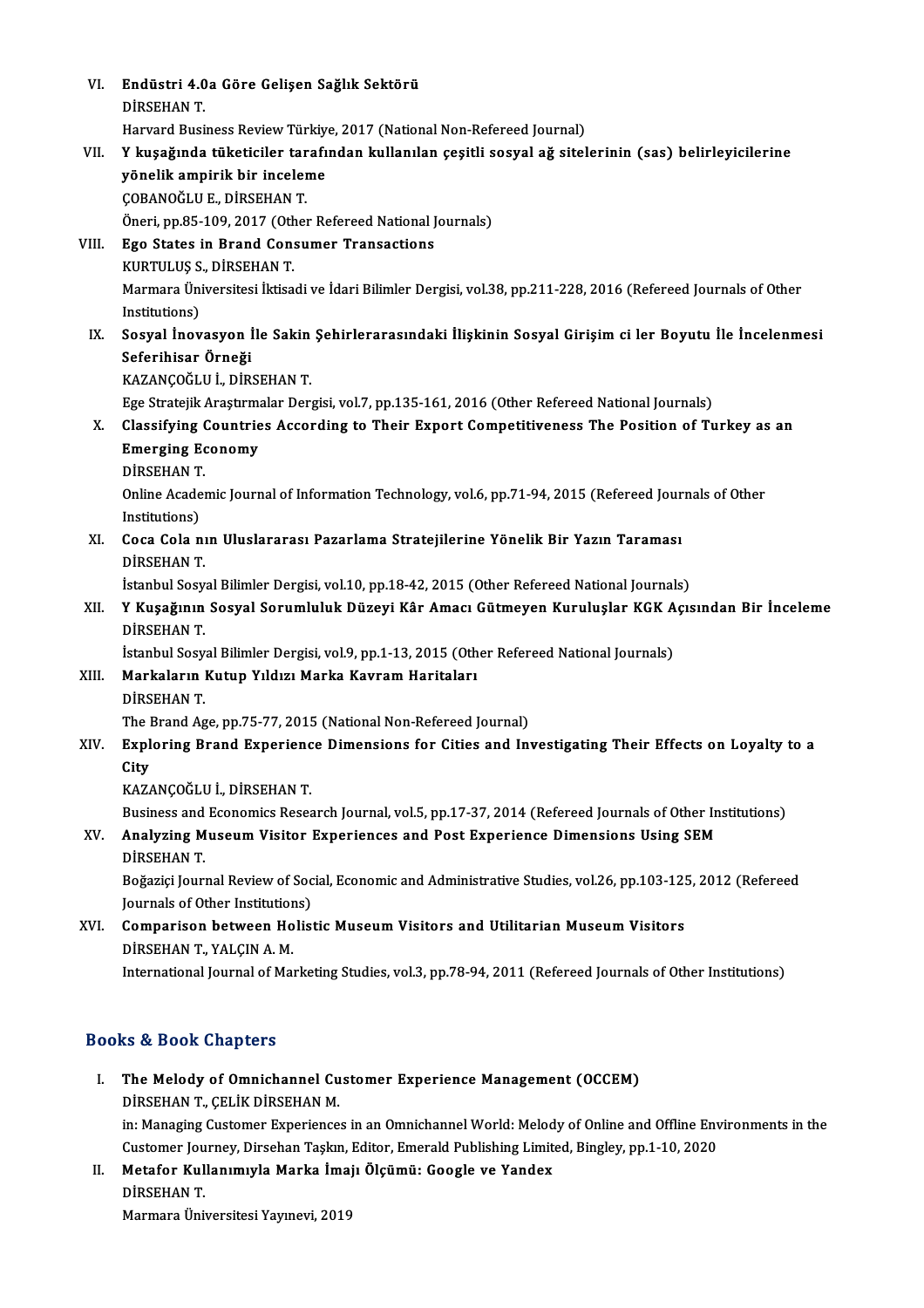## III. Fuar Organizasyonlarının Makro Düzeyde Sağladığı Ekonomik Katkıların İncelenmesi<br>DİREHAN T Fuar Organi<br>DİRSEHAN T.<br>in: Pererlama

DİRSEHAN T.<br>in: Pazarlama Düşüncesiyle Sürdürülebilir Fuarcılık ve İstihdam, Mehtap SÜmersan Köktürk, Emine Çobanoğlu, Editor, Sokak Yayın Grubu, İstanbul, pp.99-109, 2019

## IV. İletişim Stratejisi Olarak Ticari Fuarlar Editor, Sokak Yayın Grubu, İstanbul, pp.99-109, 2019<br>İletişim Stratejisi Olarak Ticari Fuarlar<br>Sümersan Köktürk M., ÇOBANOĞLU E., Torun İ., AYSUNA TÜRKYILMAZ C., DİRSEHAN T., Myftaraj E., KOCAMAZ İ.,<br>Eren Erdeğmus İ. Bil C İletişim Stratejisi Olarak Ticari Fuarlar<br>Sümersan Köktürk M., ÇOBANOĞLU E., Torun İ., AYSU<br>Eren Erdoğmuş İ., BİLGEN İ., Erturan Topgül A., et al.<br>in: Pazarlama Düçüncesiyle Sürdürülebilir Euarcılık u Sümersan Köktürk M., ÇOBANOĞLU E., Torun İ., AYSUNA TÜRKYILMAZ C., DİRSEHAN T., Myftaraj E., KOCAMAZ İ.,<br>Eren Erdoğmuş İ., BİLGEN İ., Erturan Topgül A., et al.<br>in: Pazarlama Düşüncesiyle Sürdürülebilir Fuarcılık ve İstihda Eren Erdoğmuş İ., BİLGEN İ., Erturan Topgül A., et al.<br>in: Pazarlama Düşüncesiyle Sürdürülebilir Fuarcılık ve İstihdam, Mehtap Sümersen Köktürk ve Emine Çobanoğlu,<br>Editor, Sokak Yayın Grubu, İstanbul, pp.126-145, 2019 in: Pazarlama Düşüncesiyle Sürdürülebilir Fuarcılık ve İstihdam, Me<br>Editor, Sokak Yayın Grubu, İstanbul, pp.126-145, 2019<br>V. İkinci El Ürünlerin Fuarcılık Kapsamında Değerlendirilmesi<br>SÜMERSAN KÖKTÜRK M. DİRSEHAN T

## Editor, Sokak Yayın Grubu, İstanbul, pp.<br>İkinci El Ürünlerin Fuarcılık Kapsaı<br>SÜMERSAN KÖKTÜRK M., DİRSEHAN T.<br>in: Pezerlama Düşüncesiyle Sürdürüleb İkinci El Ürünlerin Fuarcılık Kapsamında Değerlendirilmesi<br>SÜMERSAN KÖKTÜRK M., DİRSEHAN T.<br>in: Pazarlama Düşüncesiyle Sürdürülebilir Fuarcılık ve İstihdam, SÜMERSAN KÖKTÜRK MEHTAP ÇOBANOĞLU<br>EMİNE Editor Solok Yayın Crubu, SÜMERSAN KÖKTÜRK M., DİRSEHAN T.<br>in: Pazarlama Düşüncesiyle Sürdürülebilir Fuarcılık ve İstihdan<br>EMİNE, Editor, Sokak Yayın Grubu, İstanbul, pp.262-267, 2019<br>Colismesinin Basında Olan Euensılık Soktönüne Sabin Bi in: Pazarlama Düşüncesiyle Sürdürülebilir Fuarcılık ve İstihdam, SÜMERSAN KÖKTÜRK MEHTAP ÇOF<br>EMİNE, Editor, Sokak Yayın Grubu, İstanbul, pp.262-267, 2019<br>VI. Gelişmesinin Başında Olan Fuarcılık Sektörüne Sahip Bir Ülke Örn

## EMİNE, Editor, Sokak Ya<br>Gelişmesinin Başında<br>ERVIN M., DİRSEHAN T.<br>in: Bazarlama Düşünges Gelişmesinin Başında Olan Fuarcılık Sektörüne Sahip Bir Ülke Örneği Olarak Arnavutluk<br>ERVIN M., DİRSEHAN T.<br>in: Pazarlama Düşüncesiyle Sürdürülebilir Fuarcılık ve İstihdam, SÜMERSAN KÖKTÜRK MEHTAP ÇOBANOĞLU<br>EMİNE Editor So

ERVIN M., DİRSEHAN T.<br>in: Pazarlama Düşüncesiyle Sürdürülebilir Fuarcılık ve İstihdan<br>EMİNE, Editor, Sokak Yayın Grubu, İstanbul, pp.110-124, 2019<br>Euan Organiyasyonlarının Makro Düreyde Sağladığı Eko in: Pazarlama Düşüncesiyle Sürdürülebilir Fuarcılık ve İstihdam, SÜMERSAN KÖKTÜRK MEHTAP<br>EMİNE, Editor, Sokak Yayın Grubu, İstanbul, pp.110-124, 2019<br>VII. Fuar Organizasyonlarının Makro Düzeyde Sağladığı Ekonomik Katkı

## EMİNE, Editol<br>Fuar Organi<br>DİRSEHAN T.<br>in: Pazarlama Fuar Organizasyonlarının Makro Düzeyde Sağladığı Ekonomik Katkıların İncelenmesi<br>DİRSEHAN T.<br>in: Pazarlama Düşüncesiyle Sürdürülebilir Fuarcılık ve İstihdam, SÜMERSAN KÖKTÜRK MEHTAP ÇOBANOĞLU<br>EMİNE Editar Sakak Yayın Cırıb

DİRSEHAN T.<br>in: Pazarlama Düşüncesiyle Sürdürülebilir Fuarcılık ve İstihda<br>EMİNE, Editor, Sokak Yayın Grubu, İstanbul, pp.99-109, 2019<br>İs Modelleri ve Değeri Yakalama EMİNE, Editor, Sokak Yayın Grubu, İstanbul, pp.99-109, 2019

VIII. İş Modelleri ve Değeri Yakalama<br>DİRSEHAN T. in: İnovasyon ve Girişimcilik, A. Esra Aslan, Editor, Nobel Akademik Yayıncılık, Ankara, pp.463-482, 2018 DİRSEHAN T.<br>in: İnovasyon ve Girişimcilik, A. Esra Aslan, Editor, Nol<br>IX. İnovasyon Yönetimini ve Girişimciliği Öğrenme<br>pipseyan T

## in: İnovasyon<br>**İnovasyon Y**<br>DİRSEHAN T.<br>in: İnovasyon İnovasyon Yönetimini ve Girişimciliği Öğrenme<br>DİRSEHAN T.<br>in: İnovasyon ve Girişimcilik, A. Esra Aslan, Editor, Nobel Akademik Yayıncılık, Ankara, pp.483-512, 2018<br>Small (Madium Sirad Enterprises and Gustamers: A Gase Erem

## DİRSEHAN T.<br>in: İnovasyon ve Girişimcilik, A. Esra Aslan, Editor, Nobel Akademik Yayıncılık, Ankara, pp.48<br>X. Small/Medium Sized Enterprises and Customers: A Case From Hospitality Sector<br>DİRSEHAN T. in: İnovasyon<br>S<mark>mall/Medi</mark>u<br>DİRSEHAN T.<br>in: How Small

Small/Medium Sized Enterprises and Customers: A Case From Hospitality Sector<br>DİRSEHAN T.<br>in: How Small and Medium-Sized Enterprises (SMEs) Can Be Competitive, Ensari, M. Şebnem Kıygı-Çallı, Meltem,<br>Editer J.I.T.Verleg np.9 DİRSEHAN T.<br>in: How Small and Medium-Sized En<br>Editor, LIT Verlag, pp.91-103, 2017<br>Enansa'da Siyasi Calismalanda T in: How Small and Medium-Sized Enterprises (SMEs) Can Be Competitive, Ensari, M. Şebnem<br>Editor, LIT Verlag, pp.91-103, 2017<br>XI. Fransa'da Siyasi Gelişmelerde Türk ve Müslümanlara Yönelik Ayrımcılık Vakaları<br>TINAZ N. DİRSEH

## Editor, LIT Verlag, pp.91-103, 2017<br>Fransa'da Siyasi Gelişmelerde Türk ve Müslümanlı<br>TINAZ N., DİRSEHAN M., DİRSEHAN T., SAY Ö., ÇOBAN M.<br>in: Eransa'da Müslümanlara Yönelik Armmalıldan 2015 ( TINAZ N., DİRSEHAN M., DİRSEHAN T., SAY Ö., ÇOBAN M.<br>in: Fransa'da Müslümanlara Yönelik Ayrımcılıklar: 2015/2016 Yılları İzleme Raporu, Nuri Tınaz,Meltem Çelik

TINAZ N., DİRSEHAN M., DİRSEHAN T., SAY Ö., ÇOBAN M.<br>in: Fransa'da Müslümanlara Yönelik Ayrımcılıklar: 2015/2016 Yılları İzleme Raporu, Nur<br>Dirsehan, Semra Meral, Editor, Marmara Üniversitesi Yayınları, İstanbul, pp.37-48,

## XII. Fransa'da Ekonomik-İstihdam Hak ve Özgürlükleri: Türk ve Müslüman Toplulukların Durumu<br>DİRSEHAN T. Dirsehan, Sen<br><mark>Fransa'da E</mark><br>DİRSEHAN T.<br>in: Eransa dal</mark> Fransa'da Ekonomik-İstihdam Hak ve Özgürlükleri: Türk ve Müslüman Toplulukların Durumu<br>DİRSEHAN T.<br>in: Fransa daki Müslüman ve Türk Toplulukların Hak ve Özgürlüklerinin Analizi, Nuri Tınaz, Meltem Çelik Dirsehan,<br>Ahmet Uvc

DİRSEHAN T.<br>in: Fransa daki Müslüman ve Türk Toplulukların Hak ve Özgürlüklerinin Analizi,<br>Ahmet Uysal, Editor, Marmara Üniversitesi Yayınevi, İstanbul, pp.209-234, 2016<br>Analyging Countries for Their Luxury Petentialsı A M in: Fransa daki Müslüman ve Türk Toplulukların Hak ve Özgürlüklerinin Analizi, Nuri Tına<br>Ahmet Uysal, Editor, Marmara Üniversitesi Yayınevi, İstanbul, pp.209-234, 2016<br>XIII. Analyzing Countries for Their Luxury Potenti

## Ahmet Uysal, Editor, Marmara Üniversitesi Yayınevi, İstanbul, pp.209-234, 2016<br>XIII. Analyzing Countries for Their Luxury Potentials: A Macromarketing Approach<br>DİRSEHAN T.

Analyzing Countries for Their Luxury Potentials: A Macromarketing Approach<br>DİRSEHAN T.<br>in: Global Marketing Strategies for the Promotion of Luxury Goods, Mosca, F.; R. Gallo, Editor, IGI Global, Hershey,<br>nn 71-01-2016 DİRSEHAN T.<br>in: Global Marke<br>pp.71-91, 2016<br>Tükatisi Zihni: in: Global Marketing Strategies for the Promotion of Luxury Goods, Mosca, F.; R. G<br>pp.71-91, 2016<br>XIV. Tüketici Zihninde Noktaları Birleştirme Oyunu Marka Kavram Haritaları<br>pipceu AN T

## pp.71-91, 201<br><mark>Tüketici Zih</mark><br>DİRSEHAN T.<br>Peta İstanbul Tüketici Zihninde<br>DİRSEHAN T.<br>Beta, İstanbul, 2015<br>Beklam Etkinlikler

## DİRSEHAN T.<br>Beta, İstanbul, 2015<br>XV. Reklam Etkinliklerinde Ünlü Desteğinin Önemi ve Bir Araştırma<br>DİRSEHAN T Beta, İstanbul<br>Reklam Etki<br>DİRSEHAN T.<br>Ertem Basım Reklam Etkinliklerinde Ü<br>DİRSEHAN T.<br>Ertem Basım, Ankara, 2015<br>Yesil Bagarlama Stratejile

DİRSEHAN T.<br>Ertem Basım, Ankara, 2015<br>XVI. Yeşil Pazarlama Stratejilerinde Ambalajlama Kararı CamPet Üzerine Bir Araştırma<br>DİRSEHAN T Ertem Basım,<br>Yeşil <mark>Pazarl</mark><br>DİRSEHAN T.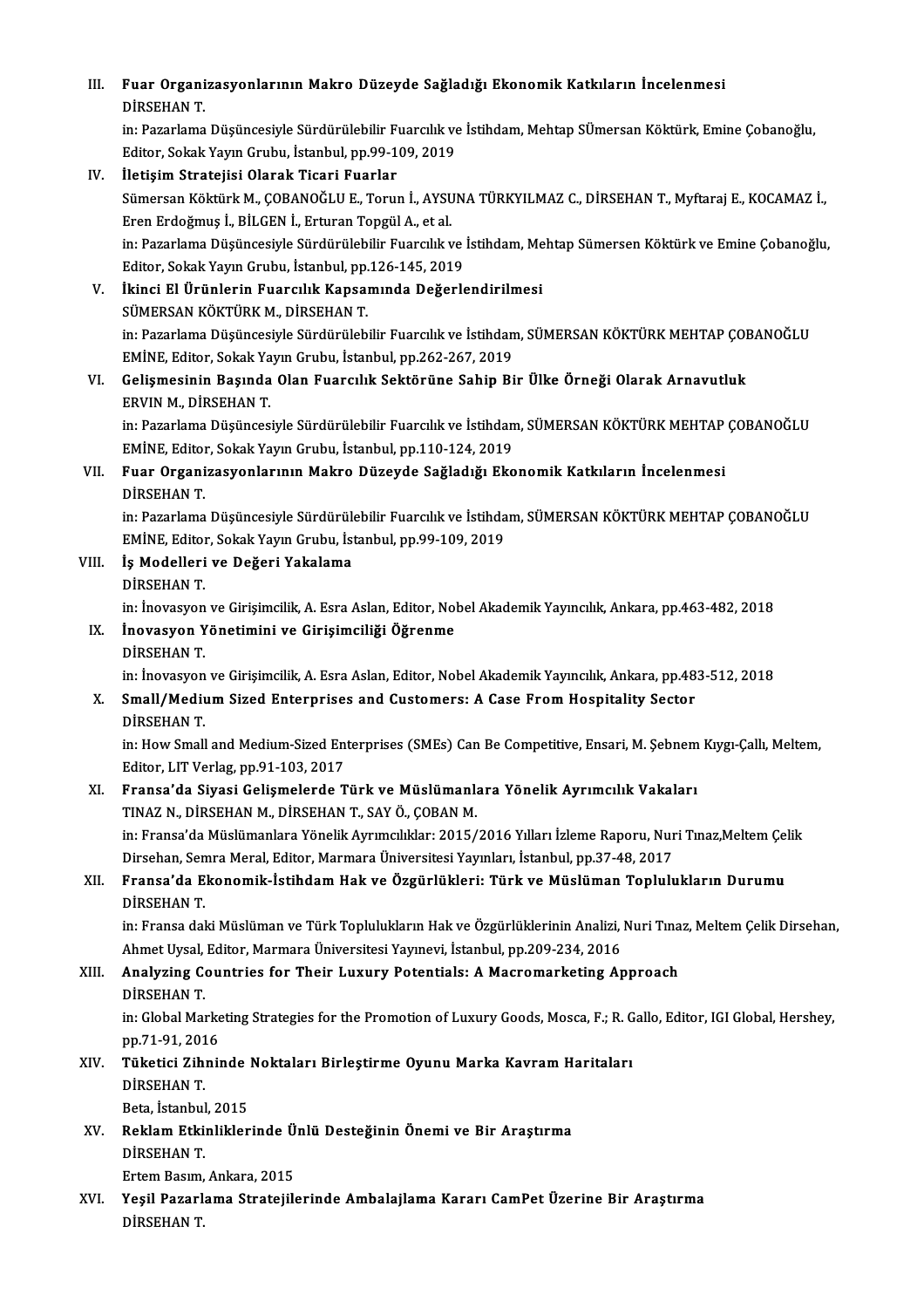Ertem Basım, Ankara, 2015

- Ertem Basım, Ankara, 2015<br>XVII. An Application of Text Mining to Capture and Analyze eWOM: A Pilot Study on Tourism Sector Ertem Basım,<br>**An Applicati**<br>DİRSEHAN T.<br>in: Conturing An Application of Text Mining to Capture and Analyze eWOM: A Pilot Study on Tourism Sector<br>DİRSEHAN T.<br>in: Capturing Analyzing and Managing Word of Mouth in the Digital Marketplace, Rathore Sumangla, Panwar<br>Avinach, Editor DİRSEHAN T.<br>in: Capturing Analyzing and Managing Word of Mouth in the Digital Marketplace, Rathore Sumangla, Panwar<br>Avinash , Editor, IGI Global, pp.168-186, 2015 XVIII. Çevrimiçi Satışa İlişkin Çıkarımlar KÖKTÜRKM.S. ,ÇOBANOĞLUE.,DİRSEHANT.
	- in: Çevrimiçi Satış Bugünden Geleceğe Bir Potansiyel, , Editor, Nobel, Ankara, pp.207-211, 2015

## KÖKTÜRK M. S. , ÇOBANOĞLU E., DİRSEHAN T.<br>in: Çevrimiçi Satış Bugünden Geleceğe Bir Potansiyel, , Editor, Nobel, Ankara, pp.<br>XIX. Building Innovative Competitive Advantage in the Minds of Customers<br>pipsewan T. in: Çevrimiçi S<br>Building Inn<br>DİRSEHAN T.<br>in: Adontion 4

Building Innovative Competitive Advantage in the Minds of Customers<br>DİRSEHAN T.<br>in: Adoption of Innovation Balancing Internal and External Stakeholders in the Marketing of Innovation, Brem<br>Alexander Vierdet Éris Editor, Sp DİRSEHAN T.<br>in: Adoption of Innovation Balancing Internal and Externa<br>Alexander, Viardot Éric, Editor, Springer, pp.75-93, 2015<br>Müsteri Denevimlerinin Colistinilmesinde Müsteri İ in: Adoption of Innovation Balancing Internal and External Stakeholders in the Marketin<br>Alexander, Viardot Éric, Editor, Springer, pp.75-93, 2015<br>XX. Müşteri Deneyimlerinin Geliştirilmesinde Müşteri İlişkileri Yönetiminin

Alexander, Vi<br><mark>Müşteri Den</mark><br>DİRSEHAN T.<br>in İliskisel Pa Müşteri Deneyimlerinin Geliştirilmesinde Müşteri İlişkileri Yönetiminin Rolü<br>DİRSEHAN T.<br>in: İlişkisel Pazarlamada Seçme Konular, Erdoğmuş İrem Eren, Gülsoy Tanses Yasemin, Editor, Beta, İstanbul,<br>nn 121 129 2015 DİRSEHAN T.<br>in: İlişkisel Pazarla<br>pp.121-129, 2015<br>Navr Pann Marka in: İlişkisel Pazarlamada Seçme Konular, Erdoğmuş İrem Erem<br>pp.121-129, 2015<br>XXI. New Born Markets-Enlarging the Vision of Marketing<br>Endoğmus 7. İ. (Editor), Sümarsan Költürk M. (Editor), Coba

pp.121-129, 2015<br>New Born Markets-Enlarging the Vision of Marketing<br>Erdoğmuş Z. İ. (Editor), Sümersan Köktürk M. (Editor), Çobanoğlu E. (Editor), Yalçın A. M. (Editor), Dirsehan T New Bo<br>Erdoğmu<br>(Editor)<br><sup>Poto Bos</sup> Erdoğmuş Z. İ. (Editor), Sümersan Köktürl<br>(Editor)<br>Beta Basım Yayım Dağıtım, İstanbul, 2014<br>Önneklerle Temel Denevimasl Barerle (Editor)<br>Beta Basım Yayım Dağıtım, İstanbul, 2014<br>XXII. Örneklerle Temel Deneyimsel Pazarlama<br>Dirsehan T.

Beta Basım Yayım Dağıtım, İstanbul, 2014

- 
- 

İkinci Adam Yayınları, İstanbul, 2010

### Refereed Congress / Symposium Publications in Proceedings

- efereed Congress / Symposium Publications in Proceedings<br>I. Case Analyses for Creating Competitive Advantages through Omni-Channel Experience<br>DiRSEHAN T. NALCLM Community Community Community Community Community Community Community Community Community Community Community Community Community Community Community Community Community Community Community Community Community Community Co Case Analyses for Creating Competitive Advantages through Omni-Channel E<br>DİRSEHAN T., NALCI M.<br>Global Business Research Congress (GBRC-2018), İstanbul, Turkey, 24 - 25 May 2018<br>Condor Fauelity and Sustainability. DİRSEHAN T., NALCI M.<br>Global Business Research Congress (GF<br>II. Gender Equality and Sustainability<br>KENANLI O., DİRSEHAN T.
- Global Business Research<br>Gender Equality and Su<br>KENANLI O., DİRSEHAN T.<br>4th International Conferen 4th International Conference on Sustainable Development (ICSD), Atina, Greece, 11 - 15 April 2018 KENANLI O., DİRSEHAN T.<br>4th International Conference on Sustainable Development (ICSD), Atina, Greece, 11 - 15 Apri<br>III. Creating Omni-Channel Customer Experiences through Industry 4.0 Technologies<br>DiRSEHAN T
- 4th Internation<br>Creating Om<br>DİRSEHAN T. Creating Omni-Channel Customer Experiences through Industry 4.0 Technologies<br>DİRSEHAN T.<br>International Scientific Conference on Innovative Marketing (ISCOIM) 2018, Durres, Albania, 23 - 24 February<br>2019

DIRSE<br>Intern<br>2018<br>Hsers International Scientific Conference on Innovative Marketing (ISCOIM) 2018, Durres, Albania, 23<br>2018<br>IV. Users Motivation for a Sharing Economy: A Chaperone of Sustainable Consumption<br>400 K M P DIPSEHAN T

2018<br>Users Motivation for a S<br>HOQ K. M. R. , DİRSEHAN T.<br>2nd International Sustainab Users Motivation for a Sharing Economy: A Chaperone of Sustainable Consumption<br>HOQ K. M. R. , DİRSEHAN T.<br>2nd International Sustainability Congress, İstanbul, Turkey, 26 - 28 October 2017, pp.95-102<br>Investigating the User

HOQ K. M. R. , DİRSEHAN T.<br>2nd International Sustainability Congress, İstanbul, Turkey, 26 - 28 October 2017, pp.95-102<br>20 V. Investigating the User Acceptance of Autonomous Vehicles to Contribute to Sustainability<br>20 2nd International Sus<br>Investigating the U<br>CAN C., DİRSEHAN T.<br>2nd International Sus Investigating the User Acceptance of Autonomous Vehicles to Contribute to Susta<br>CAN C., DİRSEHAN T.<br>2nd International Sustainability Congress, İstanbul, Turkey, 26 - 28 October 2017, pp.90-94<br>The Evolution of CPM from the

## CAN C., DİRSEHAN T.<br>2nd International Sustainability Congress, İstanbul, Turkey, 26 - 28 October 2017, pp.90-94<br>VI. The Evolution of CRM from the Perspective of an Emerging Country: Past, Present and Future<br>DiREHAN T 2nd Internation<br>The Evolution<br>DİRSEHAN T. The Evolution of CRM from the Perspective of an Emerging Country: Past, Present and Future<br>DiRSEHAN T.<br>6th International Conference on Management, Business and Economics, Durres, Albania, 27 - 29 October 2017,<br>nn 191

DIRSEHAN T.<br>6th International Conference on Management, Business and Economics, Durres, Albania, 27 - 29 October 2017,<br>pp.181 6th International Conference on Management, Business and Economics, Durres, Albania, 27 .<br>pp.181<br>VII. DETERMINING SERVICE QUALITY DIMENSIONS OF SOCIAL COMMERCE WEBSITES

pp.181<br>DETERMINING SERVICE QUALITY DIN<br>Erdogmus I., DİRSEHAN T., KARAKAYA M.<br>1<sup>211</sup>b International Strategia Management ( 13th International Strategic Management Conference (ISMC), Podgorica, Serbia And Montenegro, 6 - 08 July 2017,<br>vol.34, pp.113-122 Erdogmus I., DİRSEHAN T., KARAKAYA M.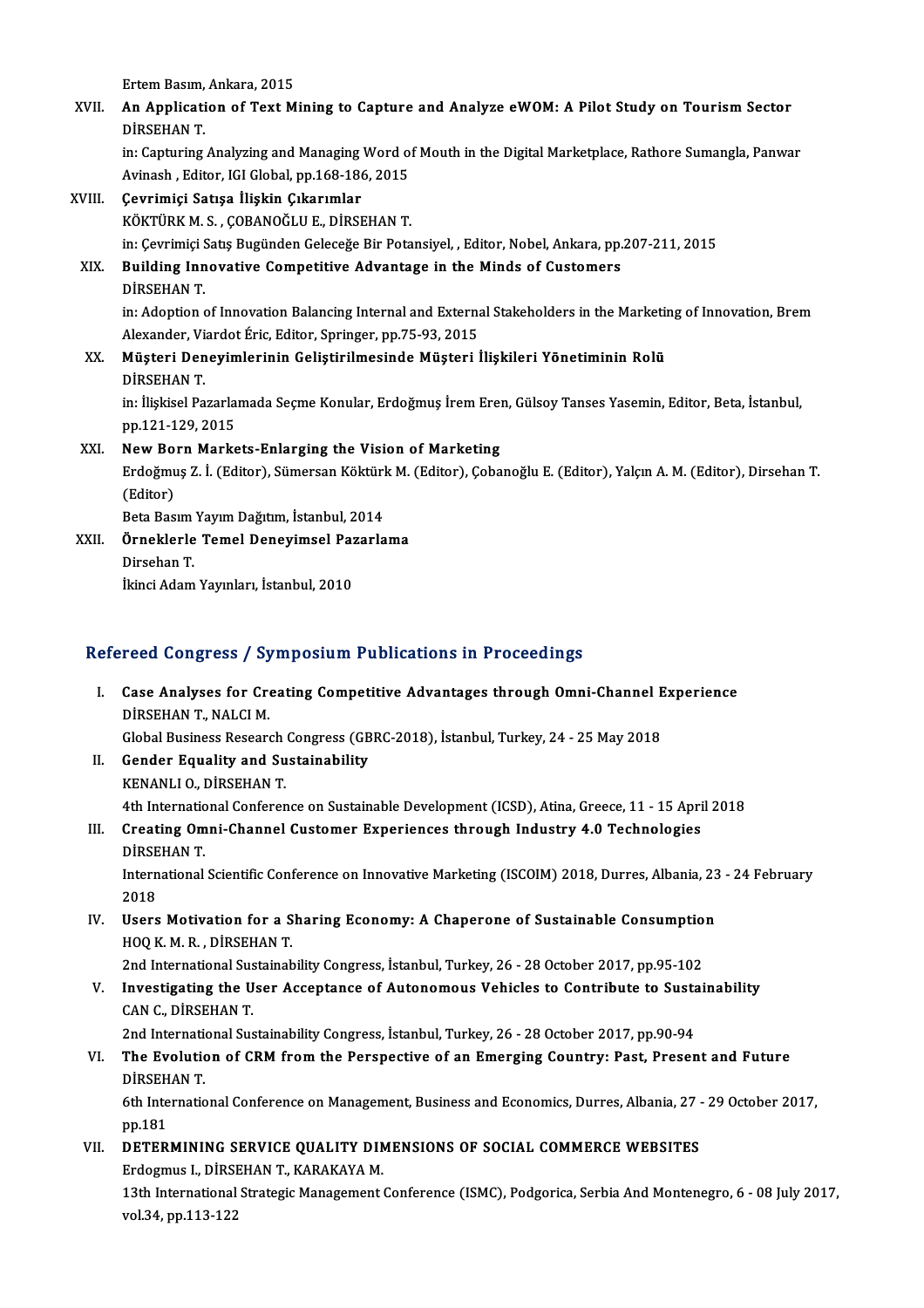| VIII.  | Determining Service Quality Dimensions of Social Commerce Websites<br>ERDOĞMUŞ Z. İ., DİRSEHAN T., KARAKAYA M.                                                                              |
|--------|---------------------------------------------------------------------------------------------------------------------------------------------------------------------------------------------|
|        | 13th International Strategic Management Conference, Podgorica, Serbia And Montenegro, 6 - 08 July 2017, pp.165-                                                                             |
|        | 174                                                                                                                                                                                         |
| IX.    | Determining Service Quality Dimensions of Social Commerce Websites                                                                                                                          |
|        | ERDOĞMUŞ Z. İ., DİRSEHAN T., KARAKAYA M.                                                                                                                                                    |
|        | 13th International Strategic Management Conference, 6 - 08 July 2017                                                                                                                        |
| Х.     | Exploring Competitive Gaps to Create a "Turkish" Local SearchEngine                                                                                                                         |
|        | DİRSEHAN T., ULUTAN M., KARABACAK A.                                                                                                                                                        |
|        | 2nd World Conference on Technology, Innovation and Entrepreneurship, İstanbul, Turkey, 12 - 14 May 2017,                                                                                    |
|        | pp 19                                                                                                                                                                                       |
| XI.    | Exploring Yandex'xxs Brand Image as a Market Challenger in the Information Sector                                                                                                           |
|        | DİRSEHAN T, NALCI M.                                                                                                                                                                        |
|        | II International Conference on Economics, Business Management and Social Sciences (ICEBSS 2017), Belgrade,                                                                                  |
|        | Serbia And Montenegro, 10 - 14 May 2017, pp.62                                                                                                                                              |
| XII.   | Exploring Google'xxs Strong Brand Image Via Metaphors<br>DIRSEHAN T, BARAN S.                                                                                                               |
|        | II International Conference on Economics, Business Management and Social Sciences (ICEBSS 2017), Belgrade,                                                                                  |
|        | Serbia And Montenegro, 10 - 14 May 2017, pp.55                                                                                                                                              |
| XIII.  | Fransa Cumhurbaşkanlığı Seçimi: Müslüman Türk Komuniteler                                                                                                                                   |
|        | TINAZ N., MERAL S., ÇELİK DİRSEHAN M., DİRSEHAN T.                                                                                                                                          |
|        | SETA - PANEL, Fransa Cumhurbaşkanlığı Seçimi: Müslüman Türk Komuniteler, İstanbul, Turkey, 06 May 2017                                                                                      |
| XIV.   | Marketing Management and Digital Transformation                                                                                                                                             |
|        | DİRSEHAN T, DİRSEHAN M.                                                                                                                                                                     |
|        | 1st International Scientific Conference on Innovative Marketing, Durres, Albania, 24 - 25 February 2017, pp.30-31                                                                           |
| XV.    | Leaping up the Level of Information Society for Developing Countries: Benefiting from an Age of                                                                                             |
|        | Industry 40                                                                                                                                                                                 |
|        | DİRSEHAN T, DİRSEHAN M.                                                                                                                                                                     |
| XVI.   | 1st International Scientific Conference on Innovative Marketing, Durres, Albania, 24 - 25 February 2017, pp.30-31<br>Using Information Systems to Develop CRM on the Road to Sustainability |
|        | DIRSEHAN T                                                                                                                                                                                  |
|        | International Sustainability Congress 2016, İstanbul, Turkey, 1 - 03 December 2016, pp.256-259                                                                                              |
| XVII.  | Yapısal Olmayan Veriden Rekabet Avantajı Yaratma Türkiye Konaklama Sektörü nde Metin                                                                                                        |
|        | Madenciliği Yaklaşımı                                                                                                                                                                       |
|        | DIRSEHAN T                                                                                                                                                                                  |
|        | 15. Ulusal İşletmecilik Kongresi, İstanbul, Turkey, 26 - 28 May 2016, pp.78-87                                                                                                              |
| XVIII. | Text Mining in the Hospitality Sector to Extend the Motivation Theory                                                                                                                       |
|        | DİRSEHAN T                                                                                                                                                                                  |
|        | International Marketing Trends Conference, Venedik, Italy, 21 - 23 January 2016, pp.1-13                                                                                                    |
| XIX.   | Sosyal İnovasyon ile Sakin Şehirler Arasındaki İlişkinin Sosyal Girişim ci ler Boyutu ile İncelenmesi                                                                                       |
|        | Seferihisar Örneği                                                                                                                                                                          |
|        | KAZANÇOĞLU İ., DİRSEHAN T.                                                                                                                                                                  |
|        | İnovasyon Ekosistemleri Aracılığı ile Değer Yaratmak: Disiplinler Arası Yaklaşımlar Kongresi, İzmir, Turkey, 26 - 27<br>November 2015                                                       |
| XX.    | Gaining Competitive Advantage in Tourism Marketing A Text Mining Approach to Hotel Visitors                                                                                                 |
|        | <b>Reviews in Durrës</b>                                                                                                                                                                    |
|        | DIRSEHAN T                                                                                                                                                                                  |
|        | International Conference for Management, Business and Technology, Durres, Albania, 6 - 07 November 2015                                                                                     |
| XXI.   | Profiling online consumers according to their experiences with a special focus on social dimension                                                                                          |
|        | DIRSEHAN T, Celik M.                                                                                                                                                                        |
|        | 7th International Strategic Management Conference, Paris, France, 30 June - 02 July 2011, vol.24                                                                                            |
|        |                                                                                                                                                                                             |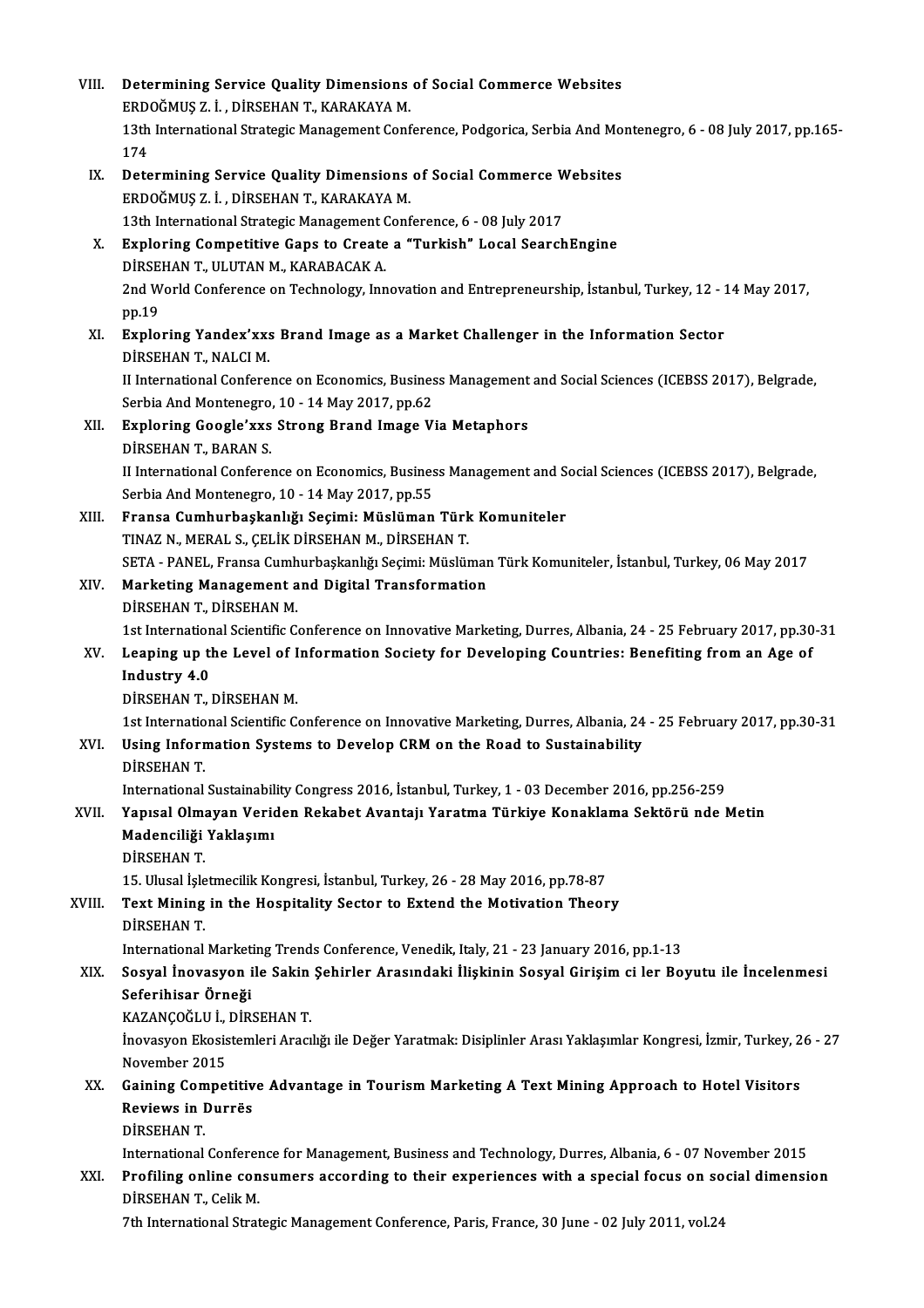#### Supported Projects

Supported Projects<br>Bakoğlu R., Türker M. V. , Dirsehan T., Project Supported by Other Private Institutions, Sürdürülebilirlik Odaklı Entegre<br>Risk Vönetimi Modeli Arastume Celistiume Prejesi, 2020, 2021 Bakoğlu R., Türker M. V. , Dirsehan T., Project Supported by Othe<br>Risk Yönetimi Modeli Araştırma Geliştirme Projesi, 2020 - 2021<br>Erdeğmus 7. İ., Dirsehan T., Karakaya Aralan M., Project Suppor Bakoğlu R., Türker M. V. , Dirsehan T., Project Supported by Other Private Institutions, Sürdürülebilirlik Odaklı Enteg<br>Risk Yönetimi Modeli Araştırma Geliştirme Projesi, 2020 - 2021<br>Erdoğmuş Z. İ. , Dirsehan T., Karakaya Risk Yönetimi Modeli Araştırma Geliştirme Projesi, 2020 - 2021<br>Erdoğmuş Z. İ. , Dirsehan T., Karakaya Arslan M., Project Supporte<br>Sitelerinin Hizmet Kalitesi Boyutlarının Belirlenmesi, 2017 - 2018<br>Dirsehan T. Broject Suppo Erdoğmuş Z. İ. , Dirsehan T., Karakaya Arslan M., Project Supported by Higher Education Institutions, Sosyal Ti<br>Sitelerinin Hizmet Kalitesi Boyutlarının Belirlenmesi, 2017 - 2018<br>Dirsehan T., Project Supported by Higher Ed Sitelerinin Hizmet Kalitesi Boyutlarının Belirlenmesi, 2017 - 2018<br>Dirsehan T., Project Supported by Higher Education Institutions, Google'ın Güçlü Marka İmajının Metaforlarla<br>Keşfedilmesi (Exploring Google's Strong Brand Dirsehan T., Project Supported by Higher Education Institutions, Google'ın Güçlü Marka İmajının Metaforlarla<br>Keşfedilmesi (Exploring Google's Strong Brand Image via Metaphors), 2017 - 2017<br>Tınaz N., Dirsehan T., Premiershi Keşfedilmesi (Exploring Google's Strong Brand Image via Metaphors), 2017 - 2017<br>Tınaz N., Dirsehan T., Premiership, Fransa Müslümanlara Yönelik Ayrımcılıklar 2015 2016 İzleme<br>Tınaz N., Dirsehan T., Premiership, Fransa Hak Tınaz N., Dirsehan T., Premiership, Fransa Müslümanlara Yönelik Ayrımcılıklar 2015 2016 İzleme Raporu, 2017 - 2017<br>Tınaz N., Dirsehan T., Premiership, Fransa Hak ve Özgürlükler İzleme Raporu 2014, 2015 - 2015<br>Kurtuluş S., Tınaz N., Dirsehan T., Premiership, Fransa Hak<br>Kurtuluş S., Dirsehan T., Project Supported by I<br>haritaları ve marka ederi ölçümü, 2013 - 2015

# haritaları ve marka ederi ölçümü, 2013 - 2015<br>Memberships / Tasks in Scientific Organizations

Türkiye Bilişim Derneği (TBD), Member, 2020 - Continues, Turkey Pazarlama ve Pazarlama Araştırmaları Derneği (PPAD), Member, 2015 - Continues, Turkey

#### **Scientific Refereeing**

Scientific Refereeing<br>EUROPEAN JOURNAL OF MARKETING, Journal Indexed in SSCI, March 2022<br>JOURNAL OF RETAILING AND CONSUMER SERVICES Journal Indexed in SSC BEICHTHIE REPORTSERING, Journal Indexed in SSCI, March 2022<br>JOURNAL OF RETAILING AND CONSUMER SERVICES, Journal Indexed in SSCI, February 2022<br>JOURNAL OF MACROMARKETING, Journal Indexed in SSCI, Eebruary 2022 EUROPEAN JOURNAL OF MARKETING, Journal Indexed in SSCI, March 2022<br>JOURNAL OF RETAILING AND CONSUMER SERVICES, Journal Indexed in SS<br>JOURNAL OF MACROMARKETING, Journal Indexed in SSCI, February 2022<br>TRANSPOPT REVIEWS Journ JOURNAL OF RETAILING AND CONSUMER SERVICES, Journal Inde<br>JOURNAL OF MACROMARKETING, Journal Indexed in SSCI, Febru<br>TRANSPORT REVIEWS, Journal Indexed in SSCI, November 2021<br>JOUPNAL OF SOCIAL MARKETING, Journal Indexed in S JOURNAL OF MACROMARKETING, Journal Indexed in SSCI, February 2022<br>TRANSPORT REVIEWS, Journal Indexed in SSCI, November 2021<br>JOURNAL OF SOCIAL MARKETING, Journal Indexed in SSCI, September 2021 NEW MEDIA & SOCIETY, Journal Indexed in SSCI, August 2021 JOURNAL OF SOCIAL MARKETING, Journal Indexed in SSCI, September 2021<br>NEW MEDIA & SOCIETY, Journal Indexed in SSCI, August 2021<br>JOURNAL OF RETAILING AND CONSUMER SERVICES, Journal Indexed in SSCI, March 2021<br>TELEMATICS AND NEW MEDIA & SOCIETY, Journal Indexed in SSCI, August 2021<br>JOURNAL OF RETAILING AND CONSUMER SERVICES, Journal Indexed in SSC<br>TELEMATICS AND INFORMATICS, Journal Indexed in SSCI, November 2020<br>POCAZICI JOUPNAL: PEVIEW OF SO JOURNAL OF RETAILING AND CONSUMER SERVICES, Journal Indexed in SSCI, March 2021<br>TELEMATICS AND INFORMATICS, Journal Indexed in SSCI, November 2020<br>BOGAZİCİ JOURNAL: REVİEW OF SOCİAL, ECONOMİC AND ADMİNİSTRATİVE STUDİES, Na TELEMATICS AND<br>BOGAZICI JOURNA<br>Journal, July 2020<br>INTERNATIONAL L BOGAZİCİ JOURNAL: REVİEW OF SOCİAL, ECONOMİC AND ADMİNİSTRATİVE STUDİES, National Scientific Refreed<br>Journal, July 2020<br>INTERNATIONAL JOURNAL OF INFORMATION TECHNOLOGY & DECISION MAKING, Journal Indexed in SSCI, January<br>20 Journal, July 2020<br>INTERNATIONAL JOURNAL OF INFORMATION TECHNOLOGY & DECISION MAKING, Journal Indexed in<br>2020<br>GALATASARAY ÜNİVERSİTESİ İLETİSİM DERGİSİ, National Scientific Refreed Journal, December 2019 INTERNATIONAL JOURNAL OF INFORMATION TECHNOLOGY & DECISION MAKING, Journal Indexed in SSCI, January 2020<br>GALATASARAY ÜNİVERSİTESİ İLETİŞİM DERGİSİ, National Scientific Refreed Journal, December 2019<br>ÖNERİ: MARMARA ÜNİVERSİTESİ SOSYAL BİLİMLER ENSTİTÜSÜ HAKEMLİ DERGİSİ, National Scientific Refreed Journal,<br>May 2018 **GALATASA<br>ÖNERİ: MA<br>May 2018**<br>ATATÜRE 1 ÖNERİ: MARMARA ÜNİVERSİTESİ SOSYAL BİLİMLER ENSTİTÜSÜ HAKEMLİ DERGİSİ, National Scientific Refreed<br>May 2018<br>ATATÜRK ÜNİVERSİTESİ İKTİSADİ VE İDARİ BİLİMLER DERGİSİ, National Scientific Refreed Journal, April 2018<br>MARMARA Ü May 2018<br>ATATÜRK ÜNİVERSİTESİ İKTİSADİ VE İDARİ BİLİMLER DERGİSİ, National Scientific Refreed Journal, April 2018<br>MARMARA ÜNİVERSİTESİ İKTİSADİ VE İDARİ BİLİMLER DERGİSİ, National Scientific Refreed Journal, December 2017<br> ATATÜRK ÜNIVERSITESI IKTISADI VE İDARİ BILIMLER DERGISI, Na<br>MARMARA ÜNIVERSITESI IKTISADI VE İDARİ BILIMLER DERGISI, N<br>TOURISM MANAGEMENT, Journal Indexed in SSCI, December 2017<br>MANACEMENT BESEARCH BEVIEW, Journal Indexed MARMARA ÜNIVERSITESI IKTISADI VE IDARI BILIMLER DERGISI, National Scientific Refreed Journal, December 2017<br>TOURISM MANAGEMENT, Journal Indexed in SSCI, December 2017<br>MANAGEMENT RESEARCH REVIEW, Journal Indexed in ESCI, Ja TOURISM MANAGEMENT PERSPECTIVES, Journal Indexed in SSCI, December 2015

#### **Citations**

Citations<br>Total Citations (WOS):59<br>h index (WOS):5 h-index (WOS):5 h-index (WOS):5<br>Scholarships